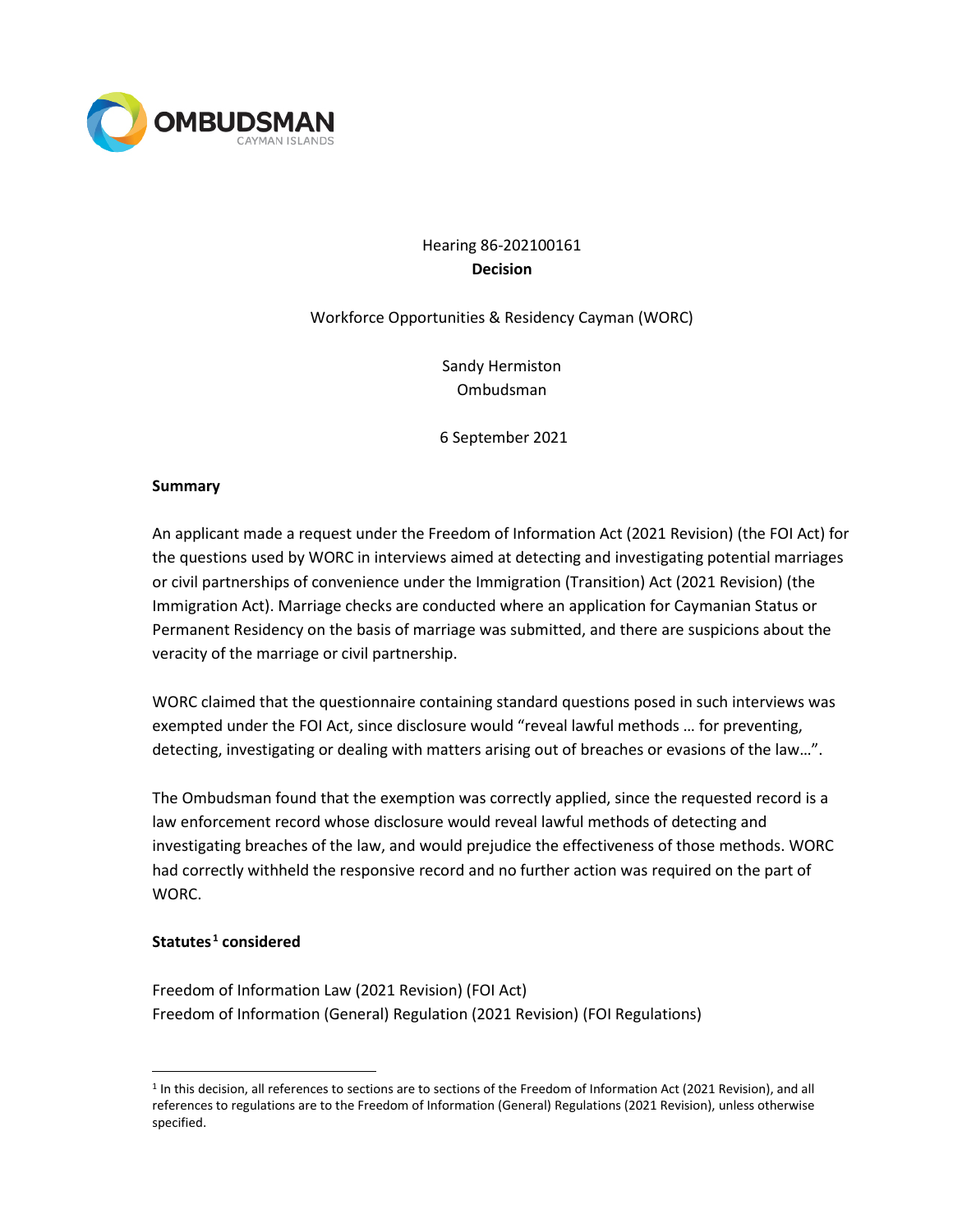#### **Contents**

# **A. INTRODUCTION**

[1] On 1 March 2021 the applicant made the following request to WORC under the FOI Act:

*I am writing to request copies of the marriage interviews or questionnaires used by enforcement or compliance and the boards to question people who are married persons and civil partners. Please provide copies of the questionnaires used for marriages of convenience, Caymanian status applications and resident and employment rights certificates.*

- [2] The Information Manager (IM) provided the initial decision on 11 March 2021, exempting the responsive records on the basis of the exemption in section 16(d), as a law enforcement record that would, or could reasonably reveal lawful methods for detecting breaches of the law, whose disclosure would be likely to prejudice the effectiveness of those methods. The responsive record in this case was identified as a questionnaire with standard questions used by WORC in cases where an application is submitted for Caymanian Status or Permanent Residency on the basis of marriage or civil partnership.
- [3] The applicant requested an internal review, and the Director of WORC claimed the same exemption applied by the IM.
- [4] Subsequently, the applicant made an appeal to the Ombudsman, and we accepted the appeal on 30 March 2021. An attempt at informal resolution was made, but it ultimately proved unsuccessful, and the matter was referred for a formal hearing.

### **B. CONSIDERATION OF ISSUES**

**Is the responsive record exempt under section 16(d) because it is a record relating to law enforcement that "[is] exempt from disclosure if [its] disclosure would, or could reasonably be expected to ... reveal lawful methods or procedures for preventing, detecting, investigating or dealing with matters arising out of breaches or evasions of the law, where such revelation would, or could be reasonably likely to, prejudice the effectiveness of those methods or procedures"?**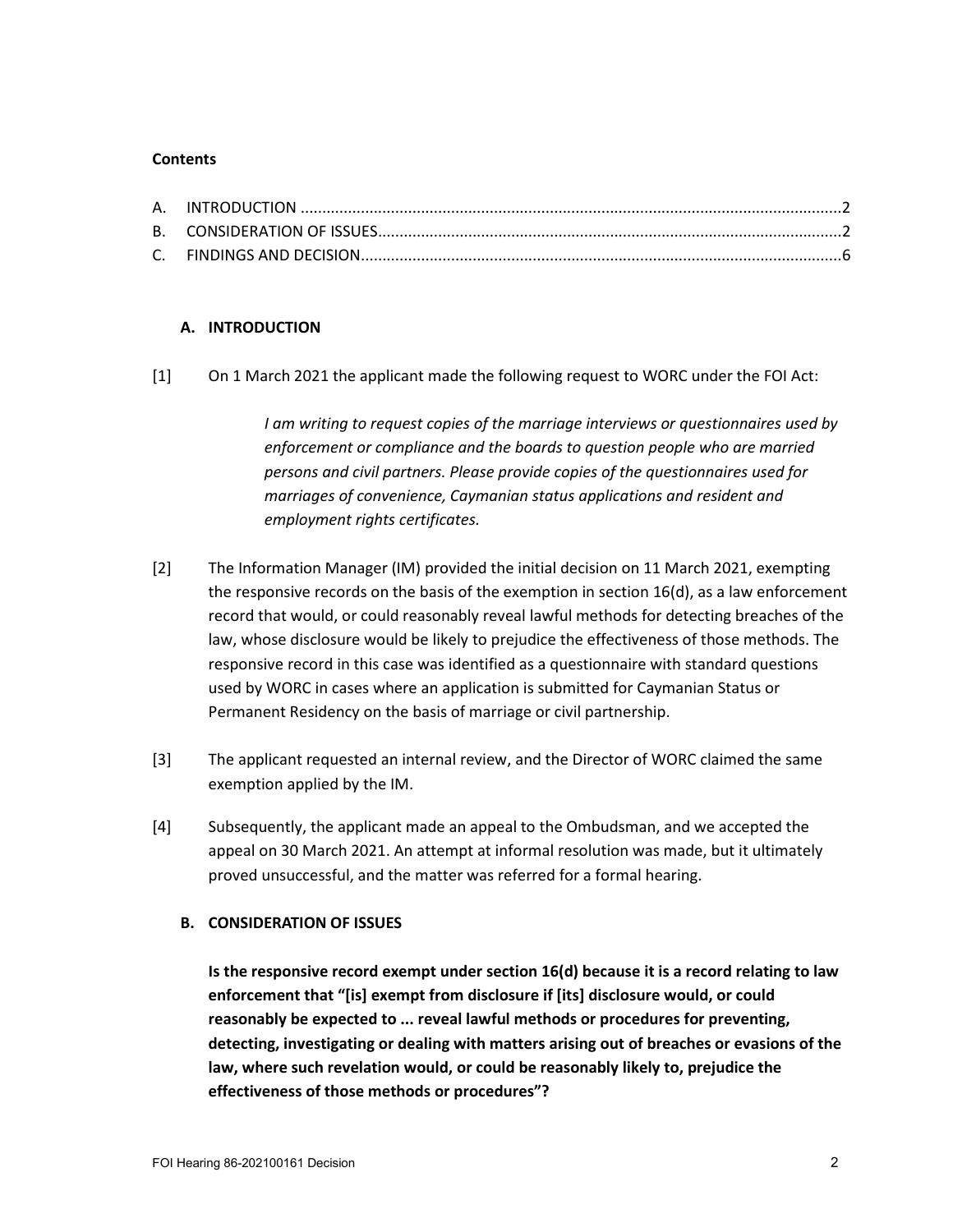[5] Section 16(d) provides for the following exemption from the general right of access:

#### *Records relating to law enforcement*

*16. Records relating to law enforcement are exempt from disclosure if their disclosure would, or could reasonably be expected to —*

> *(d) reveal lawful methods or procedures for preventing, detecting, investigating or dealing with matters arising out of breaches or evasions of the law, where such revelation would, or could be reasonably likely to, prejudice the effectiveness of those methods or procedures;*

- [6] WORC argued that it is a summary offence under section 70(1) of the Immigration (Transition) Act (2021 Revision)(the Immigration Act) for a person to enter into a marriage/civil partnership of convenience in the context of an application for Caymanian Status or Permanent Residency on the basis of marriage. WORC's Enforcement Section therefore performs so-called marriage checks "to determine if a marriage is stable and intact".
- [7] WORC explained that marriage checks are "normally carried out in instances where one party has submitted an application for Cayman Status or Permanent Residency and there are doubts as to the validity of the marriage." Such doubts may arise "in situations where there are allegations that the parties are living apart, there are allegations of domestic abuse or of marital infidelity, etc."
- [8] WORC explained further that:

*When an individual is granted Caymanian Status or Permanent Residence, they are granted certain immigration rights. These include the right to live and work in the Cayman Islands without the need of a work permit. In the case of Cayman Status, this also gives the recipient the right to change jobs and to work for any employer of their choice without being subject to immigration restraints.*

*Therefore, in cases where there is doubt as to the status of the marriage, as part of the marriage check, the couples are interviewed separately and asked a number of questions regarding the marriage. Each party to the marriage is asked the same question as the other and their answers are then compared after the interview.*

*At the end of the investigation, a report is prepared detailing the findings of the investigation and the report, depending on the outcome of the investigation, may be sent to the Department of Public Prosecutions for a ruling on prosecution, or to the Caymanian Status and Permanent Residency Board for possible refusal or revocation of Permanent Residence or Caymanian Status.*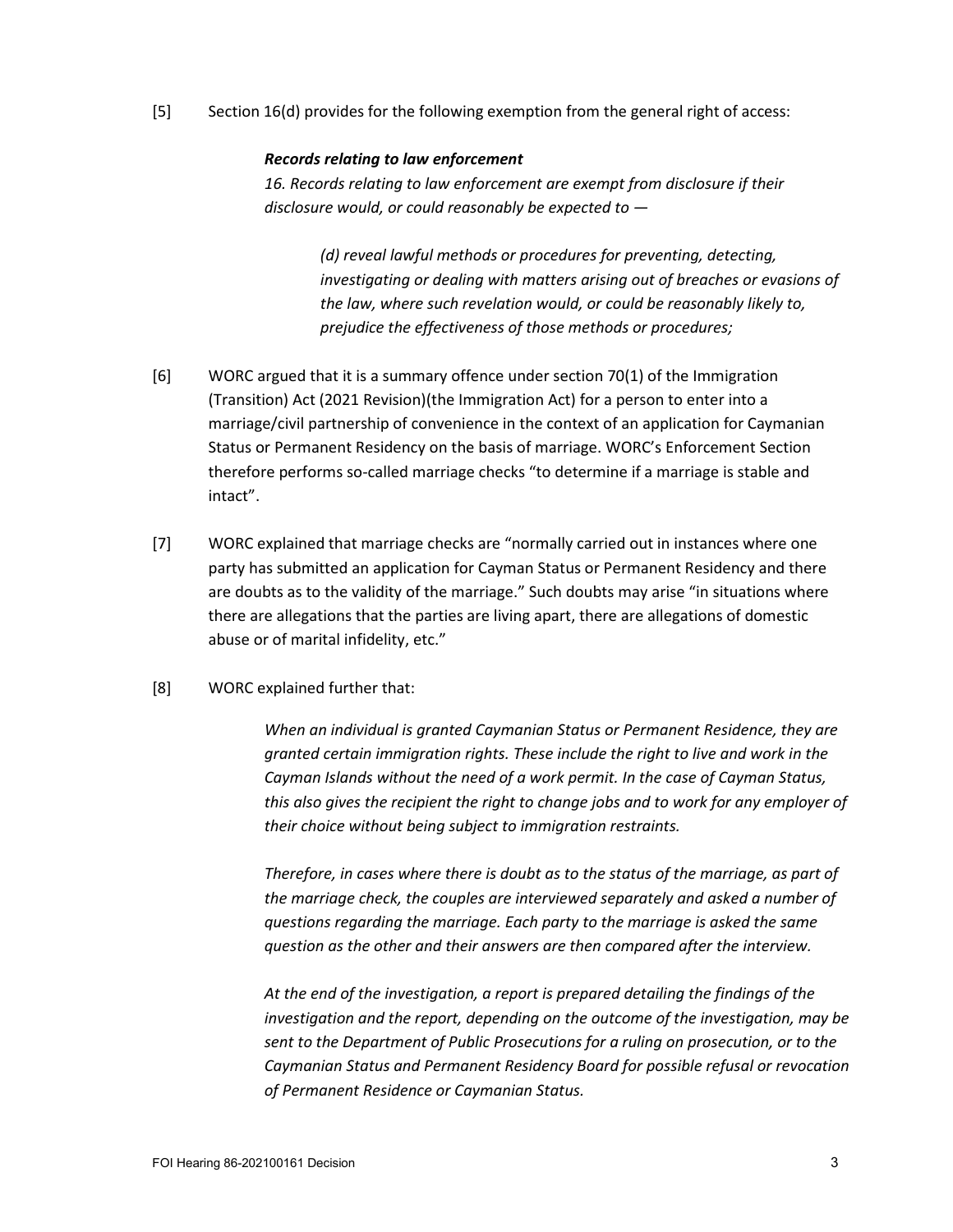# **(a) Is the questionnaire a record relating to law enforcement?**

- [9] It is a commonly accepted principle of statutory interpretation that exemptions in the Act should be interpreted narrowly given the purpose and intent of the Act.
- [10] The term "law enforcement" in section 16 is not defined in the FOI Act or the Interpretation Act (1995 Revision). Therefore, the phrase should be given its ordinary meaning, in accordance with the principles of statutory interpretation.
- [11] The Merriam-Webster Dictionary defines the term "law enforcement" as: "the department of people who enforce laws, investigate crimes, and make arrests; the police"[.2](#page-3-0) The Cambridge Dictionary defines it as "the activity of making certain that the laws of an area are obeyed".<sup>[3](#page-3-1)</sup> Black's Law Dictionary defines it as: "the detection and punishment of violations of the law", and notes: "This term is not limited to the enforcement of criminal laws".[4](#page-3-2)
- [12] The exemption in section 16 is not limited to the police. Given the ordinary meaning of the term "law enforcement", other public authorities may undertake and perform law enforcement roles similar to the police in particular areas. In so far as the records of those activities relate to law enforcement, the exemption may be applicable.
- [13] Since the requested record in this appeal forms part of WORC's enforcement obligations under the Immigration Act, and it is tied to an offence under section 70 of that Act, I find that the record is related to law enforcement.
	- **(b) Would the disclosure of the requested record reveal, or could it reasonably be expected to reveal, a lawful method or procedure for preventing, detecting, investigating or dealing with matters arising out of breaches or evasions of the law?**
- [14] The requested record forms part of the marriage checks undertaken by WORC in the context of an application for Caymanian Status or Permanent Residency on the basis of marriage, where it is suspected that the applicants may have committed the criminal offence of engaging in a marriage of convenience.
- [15] The enforcement officers who conduct the interviews choose a number of relevant questions from the questionnaire, in addition to any further questions that are thought to be relevant. The questions are posed to each of the two partners and the answers are then compared to detect any inconsistencies.
- [16] The fact that WORC conducts marriage checks by means of interviews with status or residency applicants is well known. As the appellant pointed out, some of the questions may be predictable, but none of the questions in the questionnaire are publicly available.

<span id="page-3-0"></span><sup>2</sup> https://www.merriam-webster.com/dictionary/law%20enforcement

<span id="page-3-1"></span><sup>3</sup> https://dictionary.cambridge.org/dictionary/english/law-enforcement

<span id="page-3-2"></span><sup>4</sup> Garner, Bryan A. (Ed.), Black's Law Dictionary. Tenth Edition. 2014, St.Paul MN, Thompson-Reuters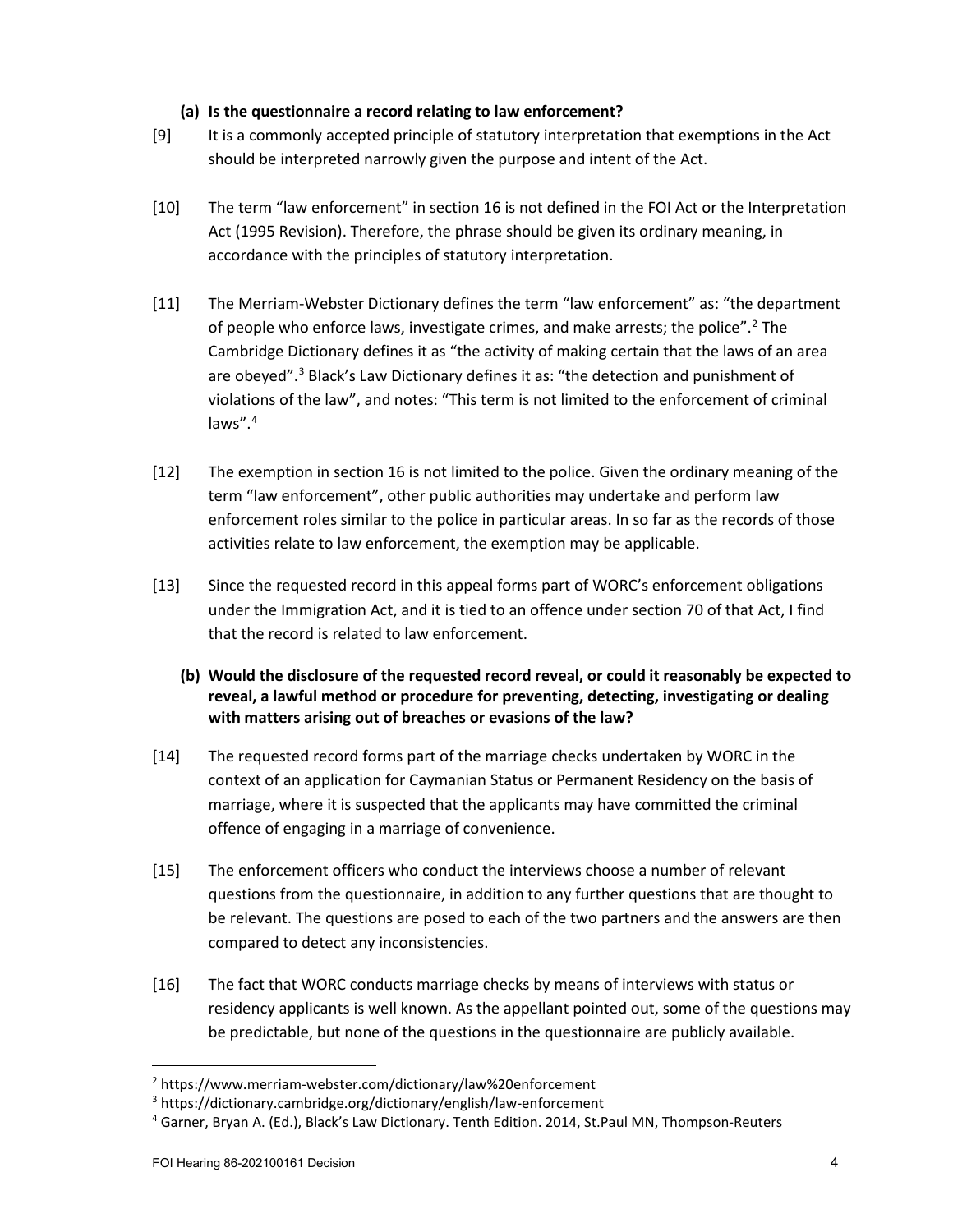- [17] Consequently, the questionnaire contains information on the lawful methods used by WORC for detecting and investigating potential breaches of the Immigration Act, and disclosure would reveal those methods.
	- **(c) Would disclosure of the questionnaire prejudice, or reasonably likely prejudice, the effectiveness of those methods or procedures?**
- [18] The Appellant stated that for the disclosure to cause prejudice to the effectiveness of the methods or procedures, they must not be widespread and well-known, as was pointed out in guidance from the Information Commissioner of the Australian State of Victoria. [5](#page-4-0)
- [19] The appellant argued that some of the questions were either predictable or could have been shared by interviewees who had previously undergone an interview, and could therefore no longer be regarded as unknown.
- [20] While a small number of the questions may indeed be reasonably predictable, none of the questions are in the public domain. Publicizing the questionnaire would have the harmful effect of allowing couples to coordinate their responses in advance of an interview, thus preventing WORC from detecting or investigating breaches of the law. This would inevitably prejudice the effectiveness of the questionnaire, harm the integrity of the interview process, and ultimately undermine the rule of law.
- [21] **Since the requested record is a law enforcement record whose disclosure would reveal lawful methods of detecting and investigating breaches of the law, and would prejudice the effectiveness of those methods, the exemption in section 16(d) applies to the requested questionnaire.**
- [22] The exemption in section 16 is not subject to a public interest test under section 26, and no further test is required.

# **C. FINDINGS AND DECISION**

Under section 43(1) of the Freedom of Information Act, for the reasons outlined above, I make the following findings and decision:

• The requested record is a law enforcement record, whose disclosure would reveal lawful methods of detecting and investigating breaches of the law, and would

<span id="page-4-0"></span><sup>5</sup> Office of the Victorian Information Commissioner, Exemption Practice Note7 section 31(1)D) – Methods for preventing, detecting, investigating breaches of the law, June 2020 – D20/5242, page 2. [https://ovic.vic.gov.au/wp-content/uploads/2020/06/EPN-7-%E2%80%93-Section-311d-%E2%80%93-](https://ovic.vic.gov.au/wp-content/uploads/2020/06/EPN-7-%E2%80%93-Section-311d-%E2%80%93-Disclose-methods-or-procedures-for-preventing-detecting-investigating.docx) [Disclose-methods-or-procedures-for-preventing-detecting-investigating.docx](https://ovic.vic.gov.au/wp-content/uploads/2020/06/EPN-7-%E2%80%93-Section-311d-%E2%80%93-Disclose-methods-or-procedures-for-preventing-detecting-investigating.docx)